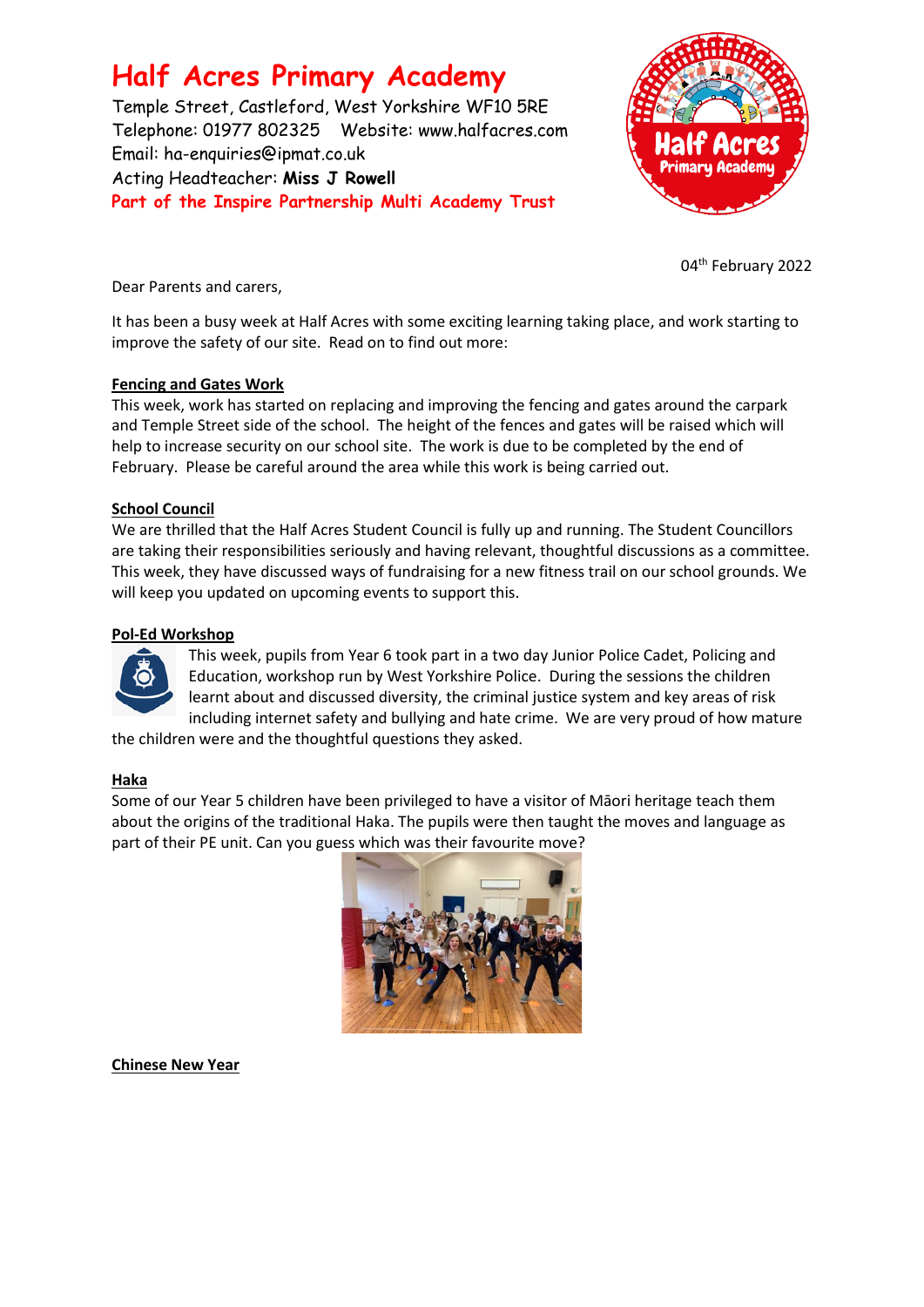Over the past week, our Early Years children have been learning all about Chinese New Year and The Year of the Tiger. The children were very excited to learn whether they were born in The Year of the Rooster or The Year of the Monkey and that our school colour (red) is the Chinese lucky colour. They also took part in a Chinese banquet where they tried different foods including spring rolls, noodles, egg fried rice and prawn crackers. The children also learnt to say, "Gung Hay Fat Choy" which means 'Happy New Year' in Cantonese.



#### **The Book Fair is landing!**

# **February 8th 2022 – February 15 th 2022.**



We are delighted to announce that after two years on hold, the Book Fair is returning to Half Acres!

Children will be invited to visit the Book Fair with their classes and complete their wish lists to take home. Families can browse the shelves at leisure at:

**[www.bookfairs.scholastic.co.uk/bookcases](http://www.bookfairs.scholastic.co.uk/bookcases)**

**We are pleased that we will now be able to invite parents to attend the Book Fair at the end of each day from 3:15 to 3:45pm. This will be held in the New Hall. To promote social distancing, please see below the suggested days for your child's Year Group:**

| Tuesday 8 <sup>th</sup> February:   | <b>Early Years</b>     |
|-------------------------------------|------------------------|
| Wednesday 9 <sup>th</sup> February: | Year 1                 |
| Thursday 10 <sup>th</sup> February: | Year 2                 |
| Friday 11 <sup>th</sup> February:   | <b>Years 3 &amp; 4</b> |
| Monday 14th February:               | <b>Years 5 &amp; 6</b> |

**Please be aware that this is a cashless event.** For further information regarding ordering, please see the Book Fair letter on the school website or enquire at the school office. Thank you for your continued support, we can't wait for the Book Fair to arrive!

#### **Children's Mental Health Week**

Next week is Children's Mental Health Week. This year's theme is 'Growing Together' which links in well with our Value of the Moment – Resilience! During the week, the children will be learning that when life throws challenges our way, resilience can help us to cope when things go wrong, and that it is good to see difficult moments in our lives as opportunities for growth and to see things in a new light. We are looking forward to taking part in some interesting discussions and activities.

#### **Safer Internet Day**



Tuesday 8th February is Safer Internet Day 2022. This year's theme is 'Together for a better internet: All fun and games? Exploring respect and relationships online'. During the week, the children will be learning about how to use technology responsibly and respectfully, including positive interactions with peers online. We

will be promoting the safe and positive use of digital technology for children and we encourage parents and carers to reinforce these messages at home.

#### **PE Kit**

At Half Acres, we pride ourselves on how our children look.

Please can we politely remind families that for PE children should be appropriately dressed. PE kit is:

- plain white T Shirt
- plain Navy / black Shorts.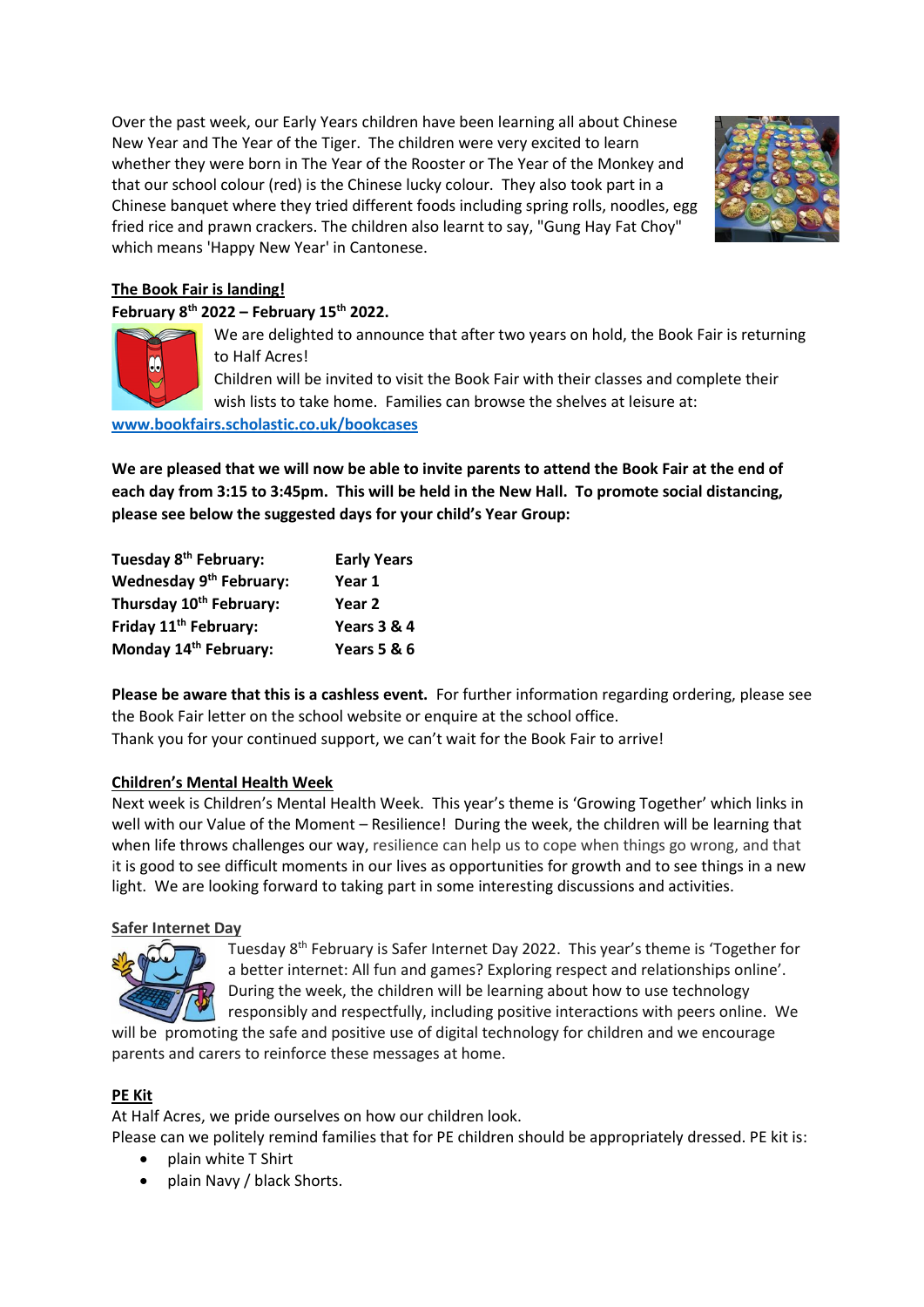In the winter and for outdoor PE children may wear a dark/red sweatshirt and a pair of black leggings or jogging bottoms. Children should have a suitable pair of sturdy trainers for PE in school. We do not permit any tops or shorts with logos or football kits.

**For safety reasons, please ensure that earrings are removed on PE days.**

## **Picture News**

Picture News is a resource we use to provide our children with opportunities to learn from the world around us. Every other week we look at and discuss a current issue and question that is linked to the news. This helps to open up the world for the children and broaden their interests so that they can make more informed decisions. The next question we will be discussing will be included on next week's newsletter.

## **Half Term Dates**

**Friday 18th February** – break up for Half Term **Monday 28th February** – Staff training day **Tuesday 1st March** – Return to school

#### **Attendance**

Attendance and punctuality are essential for your child to make the most of their learning. The children are encouraged to have 100% attendance, and aim for a minimum of 97% over the Academic year. We also expect pupils to arrive at school by 9am each morning - thank you for **your support with this.**

| Class        | % Attendance this Week |
|--------------|------------------------|
| Nursery am   | 91.35%                 |
| Nursery pm   | 93.33%                 |
| YRM          | 90.38%                 |
| YRN          | 80.74%                 |
| 1Κ           | 95.77% <sup>ΣΖ</sup>   |
| 1W           | 90.00%                 |
| 2C           | 94.72%                 |
| 2S           | 92.86%                 |
| 3AB          | 94.44%                 |
| 3M           | 93.19%                 |
| 4Mc          | 95.36%                 |
| 5BW          | 88.42%                 |
| 5R           | 91.72%                 |
| 60           | 85.23%                 |
| Whole School | 90.99%                 |

We are pleased to share the weekly attendance for each class:

Unfortunately no classes have achieved our target percentage of 97% this week. Well done to Class

1K  $\frac{1}{2}$  who have the highest percentage this week!

#### **Twitter**

Please follow our Twitter page on @IPMATHalf Acres or

https://twitter.com/IPMATHalf Acres to see school updates. We also celebrate our Star of the Week and Class Dojo Champion winners on this each week.